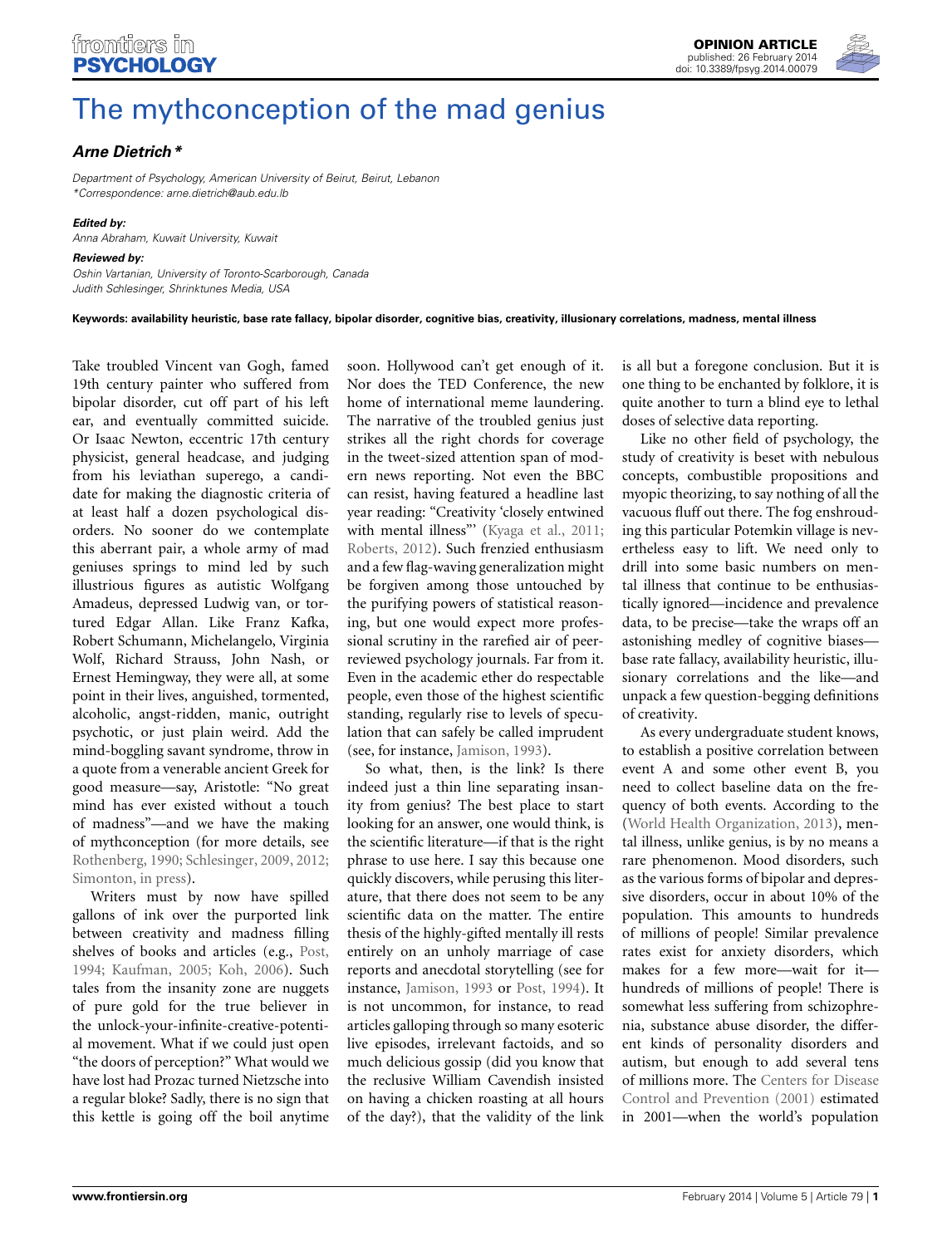stood at 6.2 billion, or about a billion less than today—that there were some 450,000,000 people living in poor mental health. The lifetime incidence of people making at least a single visit to the mind's Pre-Hell is said to be significantly over 50%.

What do these staggering numbers mean? In the somber land of regression curves, they tell us that we can spare ourselves the trouble of determining the frequency of eminence in the population. For, irrespective of how we define creativity, let alone genius, this number must be less vastly less. The simple truth of the matter is that the VAST majority of creative people are not mentally ill and, more importantly, the VAST majority of those suffering from psychopathology are not geniuses. Seen in this light, the claim that creativity and insanity somehow go together sounds more like densely ignorant nonsense, the stunted idea of someone who spent too many hours in a hot tub.

It isn't my goal here to make a case for the opposite claim, but, by all evidence, it is hard to escape that conclusion. By the looks of these numbers, I would wager good money that the link between mental illness and genius is negative. To be exact: extremely negative. This isn't to say that there might be something to it, perhaps if the data is parsed differently (see [Simonton, in press\)](#page-2-3), but this link, unqualified as in the BBC headline above, is wrong—outright! This would seems to hold not only for psychopathology *tout court*, but also for each psychological disorder alone, as well as, to restrict things further to severe cases of a given disorder or to specific types of creativity [\(Waddell,](#page-2-12) [1998](#page-2-12)). That this fact has been almost universally overlooked, like one would a tic, is as crazy as it is amazing.

Most psychology undergraduate students, if they are reasonably attentive, would recognize the mad-genius howler as a textbook case of the base rate fallacy [\(Kahneman and Tversky](#page-2-13), [1973\)](#page-2-13). This common statistical sin, also known as base rate neglect, concerns the tendency to focus on specific information and ignore generic, baseline information, even when—and here is the rub—the latter is presented. Thus, people greatly underestimate the probability of a genius being totally sane and greatly overestimate the

probability of an individual with mental illness being creative. The fact is that a very large proportion of creative people have no pathological symptoms [\(Simonton, 2005](#page-2-14), [in press](#page-2-3)). Incidentally, the same reference point neglect occurs for insanity and violence [\(Stuart, 2003](#page-2-15)). This link, too, is strongly negative, despite the perception we get from the media.

But it doesn't end there. This error in thinking is so extensive and the opportunities for flummoxing so abundant that this matter is sure to continue to generate more heat than light. It is a disarming reflection of our reluctance, or inability, to think statistically that we just can't seem to snap, crackle, pop out of it. What makes our intuition misfire by such a wide margin? Seeing the world through our own warped force field is standard operating procedure of course. Psychologists have long accepted the sobering fact that our mind comes with a whole stack of cognitive biases preloaded and preinstalled. Without getting too technical about it, the one doing most of the dopamine squirting here bears the inauspiciously label "availability heuristic." It is a mental shortcut that estimates the likelihood or frequency of an event by the ease with which a specific instance of it comes to mind. So when you think about the creativity-madness link, the odd behaviors of Michael Jackson are more likely to guide you than the 99% media-invisible normals.

The availability heuristic as a cognitive mechanism was first proposed and demonstrated by [Kahneman and Tversky](#page-2-13) [\(1973\)](#page-2-13). In a now classic experiment, they asked people to judge the likelihoods of an English word either starting with the letter K or having a K as its third letter. With people more readily thinking of kitchen, kennel or kickboxing than ankle, Eskimo or acknowledge, their participants overestimated the number of words starting with a K and underestimated those with a K in third position. An English text, however, has about three times as many words with a third-place K; they are just not as available in memory.

What's more, the availability heuristic also causes illusionary correlations, for the same reason. This leads to the perception of a non-existent relationship between two events simply because they occurred together at some point in the past

[\(Chapman](#page-2-16), [1967\)](#page-2-16). Alternatively, this false impression can also arise from the way people incorrectly integrate contingency information [\(Perales and Shanks](#page-2-17), [2007\)](#page-2-17). Naturally enough, the more vivid the pairing, the more people tend to enduringly conflate the events and overestimate the frequency of their co-occurrence, and thus their causal relationship. The loopy logic then comes full circle with the confirmation bias, the tendency people have of confirming their existing beliefs. Cases that substantiate the belief, and ambiguous information that can be tweaked that way, strengthens the imaginary connection, while cases that violate or disconfirm it are ignored. Consider this rather typical finding from [Redelmeier and Tversky](#page-2-18) [\(1996\)](#page-2-18), who asked arthritis patients to track the weather over 15 months and judge to what extent their condition was related to it. While the correlation was actually zero, virtually all were certain that their level of pain depended on the weather. We have here a knockdown one-two punch then. The availability heuristic serves as the seed for the illusionary correlation between madness and genius, and the confirmation bias supplies the fertilizer that nourishes it.

I could go on and on. In fact, I think I will. Pulling conceptual rabbits out of metaphysical thin air is routine business in creativity research. Open any source, academic or otherwise, and you will find the concept of creativity linked to, say, low arousal, defocused attention, right brains, unconscious processes, lateral thinking, or altered states of consciousness, to name but a few popular themes, when common sense alone tells you that their opposites are also sources of creative thinking [\(Dietrich](#page-2-19), [2007\)](#page-2-19). Consider, for instance, a study by [Kyaga and colleagues](#page-2-7) [\(2011\)](#page-2-7) that searched the database of Swedish registries for the insanely gifted, as it were. The real humdinger of the study was the operational definition of creativity. They found mental illness to be more common in people holding "creative occupations" artists, writers, and scientists—compared to the evidently insipid army of accountants and auditors. Not only would this be news to engineers in Silicon Valley, but also the authors ask us to accept that writers and graphic designers are—by definitional fiat—creative. This is nuts. For the record,